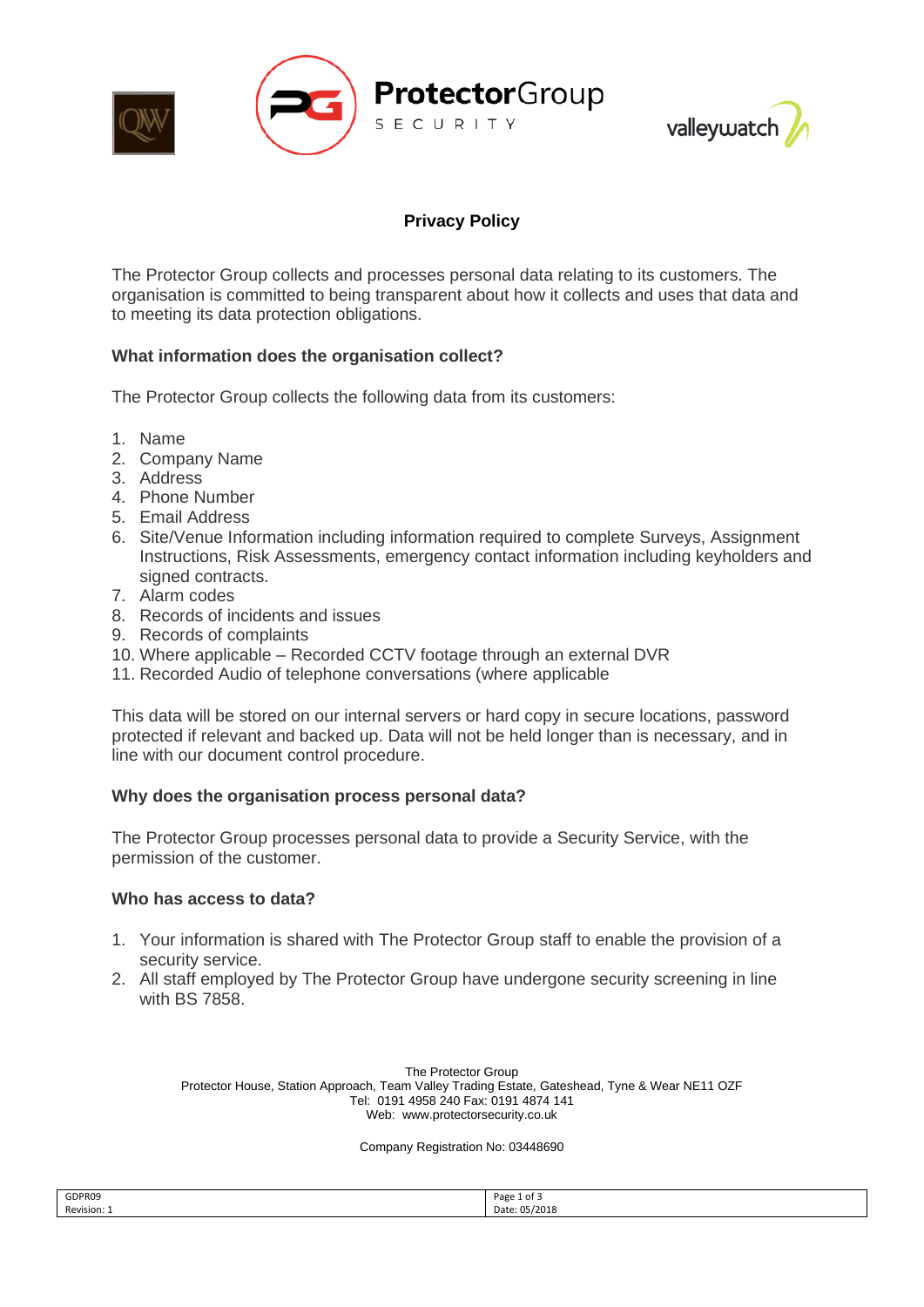



## **Privacy Policy**

- 3. Where necessary the organisation will share your data with specific third parties, such as the emergency services, governing body or assessing body to enable the provision of a security service.
- 4. The organisation may also share your data with third parties in the context of a sale of some or all of its business. In those circumstances the data will be subject to confidentiality arrangements.

The Protector Group will not share your personal data with any other third party without your express permission.

### **How does the organisation protect data?**

The organisation takes the security of your data seriously. The organisation has internal policies and controls in place to try to ensure that your data is not lost, accidentally destroyed, misused or disclosed, and is not accessed except by its employees in the performance of their duties.

#### **For how long does the organisation keep data?**

Personal data, such as contact details, will be kept for the duration of the client contract plus a further 3 years, in line with our data retention procedure.

Any video recording will be retained for a minimum of 30 days, after which it will only be retained if there is a requirement i.e. for court evidence.

Any voice data will be retained for a minimum of 90 days in line with the British Standard BS 5979, after which it will only be retained if there is a requirement i.e. for court evidence

#### **Your rights**

As a data subject, you have a number of rights. You can:

- 1. access and obtain a copy of your data on request;
- 2. require the organisation to change incorrect or incomplete data; and
- 3. require the organisation to delete or stop processing your data, for example where the data is no longer necessary for the purposes of processing.

The Protector Group Protector House, Station Approach, Team Valley Trading Estate, Gateshead, Tyne & Wear NE11 OZF Tel: 0191 4958 240 Fax: 0191 4874 141 Web: www.protectorsecurity.co.uk

#### Company Registration No: 03448690

| GDPR09      | Page 2 of 5   |
|-------------|---------------|
| Revision: 1 | Date: 05/2018 |